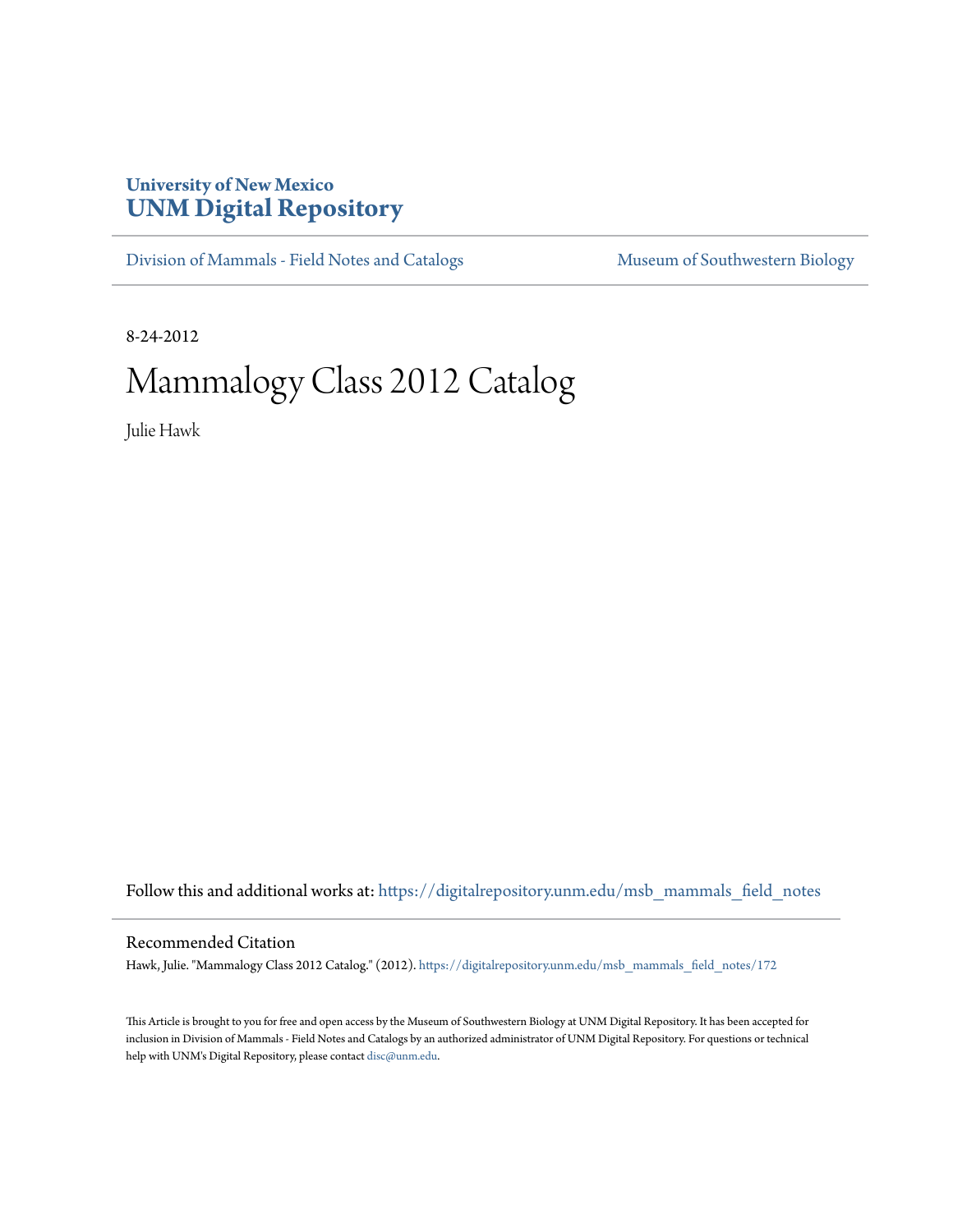Julie N. Hawk Mammalogy 2012

Catalogue

USA: Onegon Deschutes; Davis Lake, Zone 10T 597708 E, 4830364 N. 24 August 2012

 $ONHOO1$  ? Tamias amorrus 176-66-28-12=298g SKELL HiSSLLP **NK181944** 

Date of Collection: 22 August 2006

USA: New Mexico; Sandaral County; Santa Fe National Forest, Jemez Mountains, Clear Creek, 2km South of San Gregorio Reservoir

8 September 2012

Latlong: 36 01.205', -106 50.779'; elev. 2792 M

 $JNH$   $CO2$   $\frac{2}{100}$   $Tamias$  minimus  $200 - 79 - 30 - 8 = 489$ NK215542 skin, Skel, tissue Date of Collection: 8 september 2012 collector: Mammalogy Class 2012 8 September 2012 Lat/Long: 36°01.205', - 106°50.779'; elev. 2792m

 $SNH$   $CO3$   $\frac{6}{5}$   $(CSN)$ Neotoma Cinerea 376-173-38-38=330g NK 21568 Skin, Skel, Hissue Date of collection: 8 september 2012 collector: mammalogy Class 2012

> USA: New Mexico; Grant County; Gila National Forest, mogollon mountains 8km N 10 Km  $E$  of  $C \cap H$ .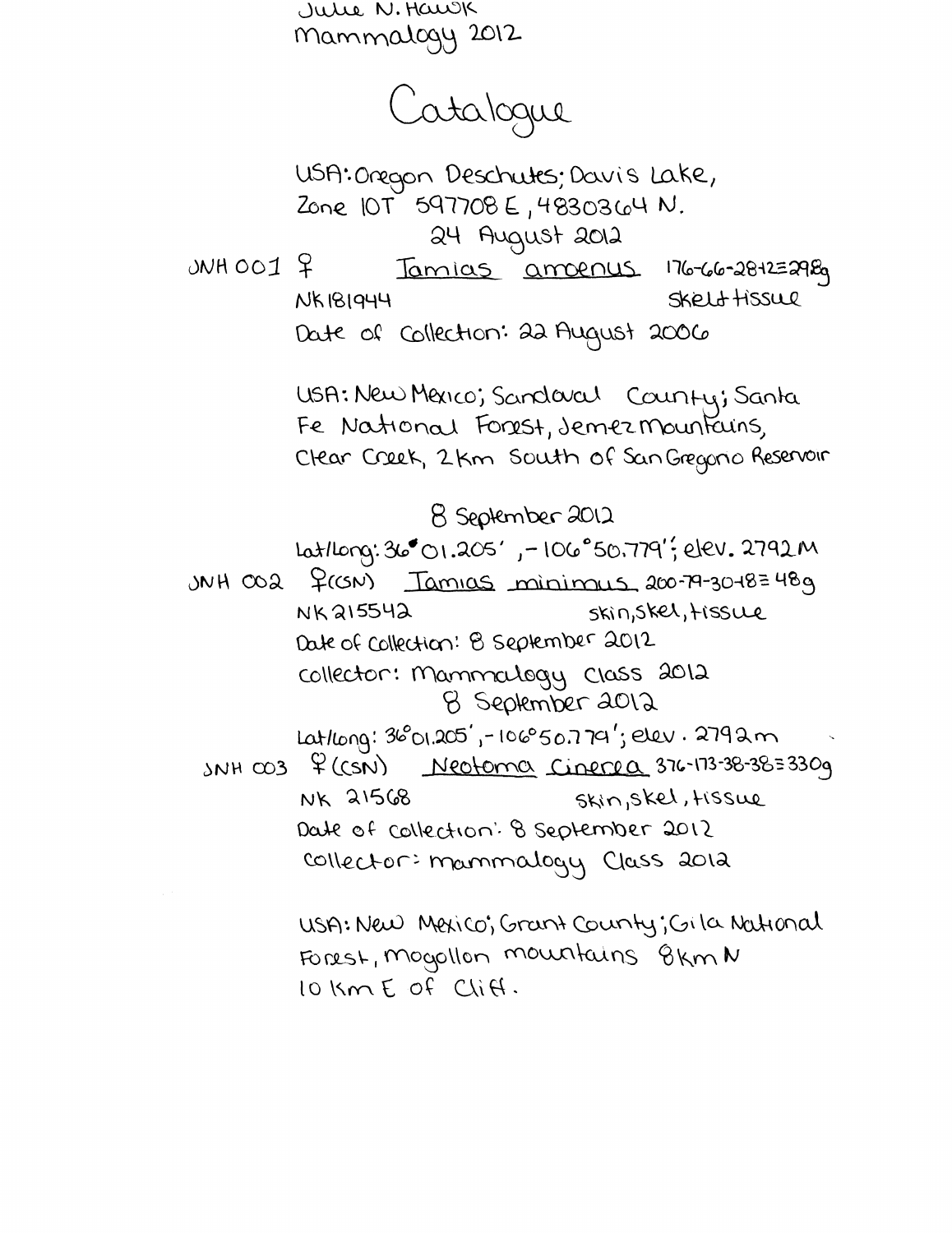rie N. Hawk mammalogy 2012

### 13 October 2012

Latlong: 33.03422, -108.50227; elev. 1739m Neotoma Strophensi 342145-32-30=210g  $30H$  OO 4  $Q$ NK 215737  $Shin, Skel, HSSUQ$ Date of Collection: B October 2012 collector: Mammalogy Class 2012

> USA: New Mexico; San Miguel county; Winson creek trailhead off huy 63.

## 17 October 2012

latlong: 35. 81620, -105.68479; elev. 2610 m 209-89-34-17 = 459  $3NH$   $\infty$ 5  $\sigma$ Tamias minimus **NK181993** Skin, Skel, Hissue Date of collection: 9 may 2011 Collector: Findley, Cook et al.

> USA: New Mexico; Siema County; Ladder Ranch, I Km N 10 km W of Caballo.

> > 26 October 2012

Latilong: 33.010246, -107.464167; elev.1455.1923 m JNHOOG 0 (T= 4x2mm) Chaefod, pus Iintermedius 166-96-21-7=139 **NK 215861** Skin, skel, tissue Date of collection: all October 2012 Collector: Mammalogy class 2012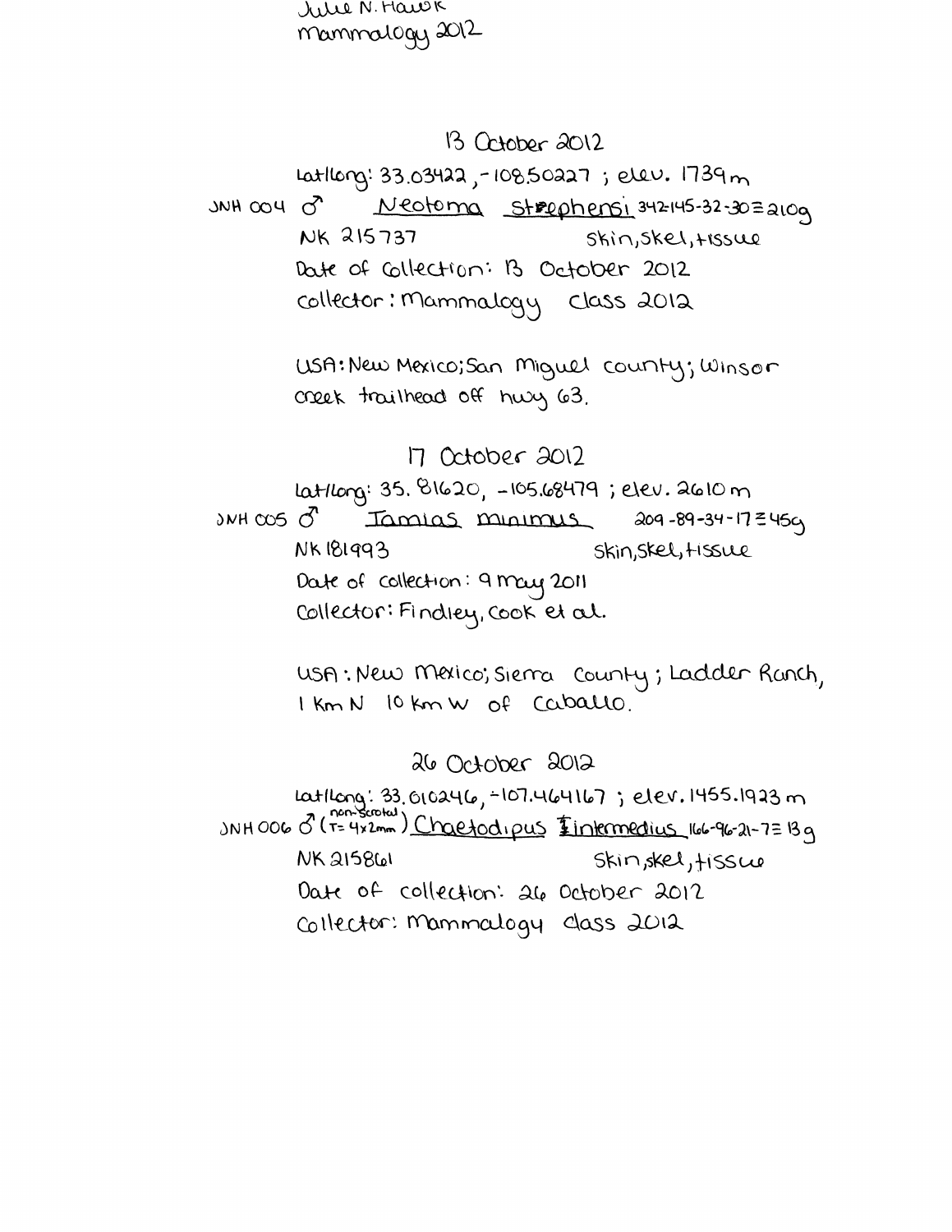allie N Hawk mammalogy 2012

26 October 2012 1 Lat 1 Long: 33.009866, -107.464288; elev:1458, 914673 m JNH 007 f(CSN: NoPISC) Dipedomys merriami 225-135-37-12=31.7g **NK 215879** Skin, Skel, HSS We Date collected: 26 October 2012 collector: mammalogy class 2012 27 October 2012 Lat/Long: 33.02083503, - 107.46367; elev: 1557.812012 m JNH COB O'monscrotal) Dipadomys merriami 238-135-38-14=3959 Skin, skel, Hssue **NK 215897** Date of collection: 27 October 2012 collector: Mammalogy 2012 USA: New Mexico; Bernatillo County; Non Hwy 313; OID Bernalillo Husy near mile marker O; Just N of Sct. Tramway 27 October 2012 Latilong: none; elev: none JNH 009 07(SA, T=20x4mm) Mephilis Mephilis (690-258-75-33=0g **NK 215915** Skin, skel, Hissue Date of Collection: July/August Summer 2010 collector: Larisa E. Hardling usA: New Mexico; Valencia county: Los Chavez 30 October 2012 Latlong: 34°44'8"N, 106°46'52"W elev: none  $3NNH$  010  $O^{(5x0)21}$  Mus <u>Museulus</u> 149-74-16-11=12.0g NK 215207 Skinskel, HSSWe Date of collection: 26 November 2009 notortan mondiante mellonnell